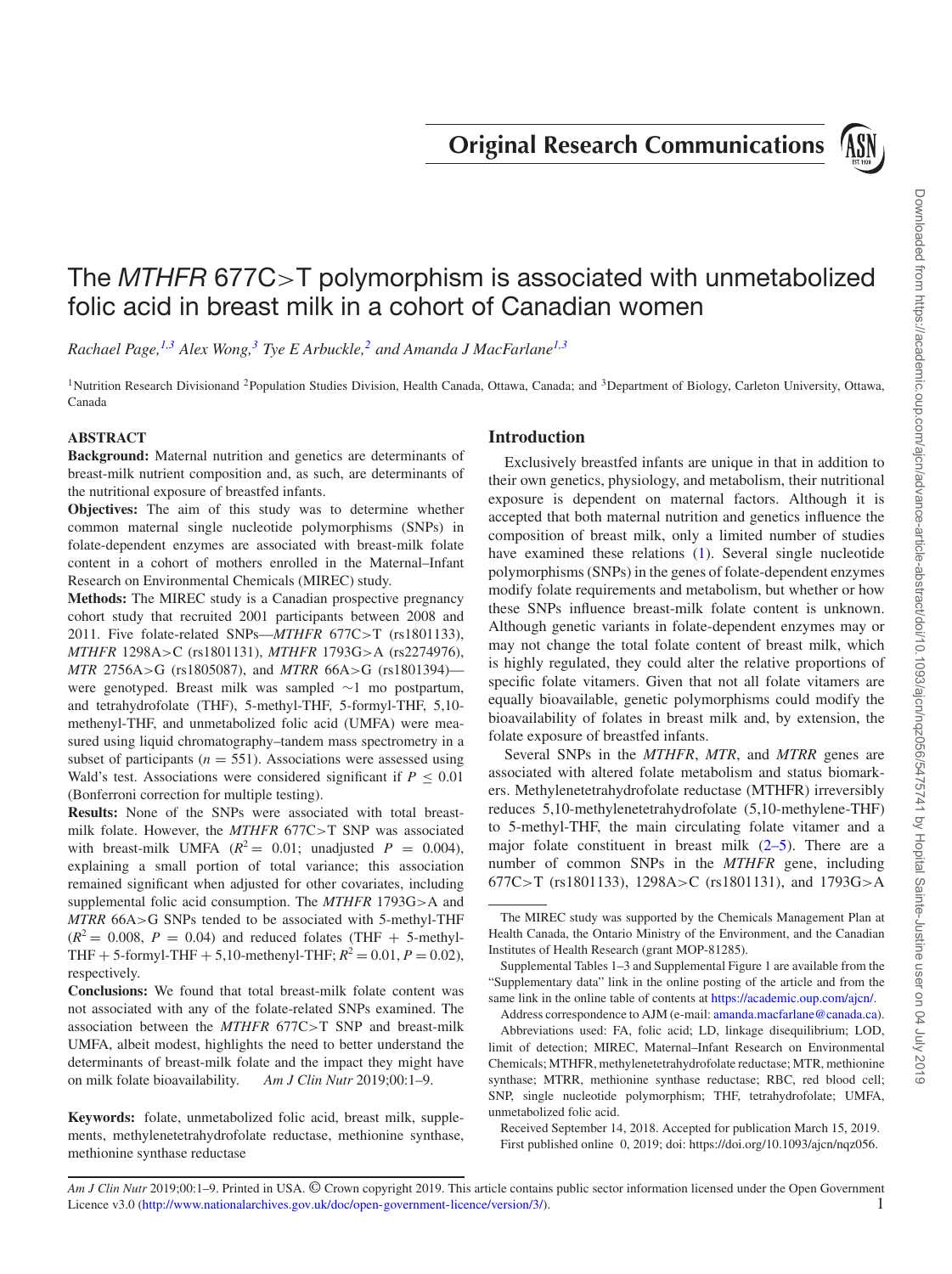(rs2274976). The *MTHFR* 677C>T SNP results in a thermolabile protein with 35% and 70% lower enzymatic activity in heterozygotes and homozygotes, respectively [\(6\)](#page-7-2). The *MTHFR* 677C>T *TT* genotype is associated with lower plasma and red blood cell (RBC) folate, higher plasma homocysteine, and altered RBC folate vitamer distribution, such that 5-methyl-THF is lower and nonmethylated (formylated) folates are higher [\(7–11\)](#page-7-3). Homozygosity for the *MTHFR* 1298A>C SNP is associated with lower enzymatic activity, although the enzyme is not thermolabile and this SNP is in linkage disequilibrium (LD) with the *MTHFR* 677C>T SNP [\(12,](#page-7-4) [13\)](#page-7-5). The *MTHFR* 1793G>A SNP results in a missense mutation in the regulatory domain of the protein, suggesting it could affect enzyme activity [\(14–16\)](#page-7-6).

Methionine synthase (MTR) catalyzes the remethylation of homocysteine to form methionine using 5-methyl-THF as the methyl donor. The *MTR* 2756A>G SNP (rs1805087) is a missense mutation in the domain required for vitamin B-12 (cobalamin) cofactor methylation; it is associated with lower folate and higher homocysteine concentrations, albeit inconsistently [\(17,](#page-7-7) [18\)](#page-7-8). Methionine synthase reductase (MTRR) reduces the inactive cobalamin–MTR complex into the active complex [\(19\)](#page-7-9). The *MTRR* 66A>G SNP (rs1801394) results in a less efficient reductive repair of the inactive MTR enzyme, possibly due to a reduced affinity for MTR; the SNP is a modest determinant of elevated homocysteine [\(17,](#page-7-7) [20,](#page-7-10) [21\)](#page-7-11).

We previously reported that supplemental folic acid (FA) intake above the recommended 400 μg FA/d is a determinant of folate vitamer distribution and the presence of unmetabolized folic acid (UMFA) in breast milk in a cohort of mothers enrolled in the Maternal–Infant Research on Environmental Chemicals (MIREC) study [\(3,](#page-7-12) [22\)](#page-7-13). Given the effects of common SNPs in folate-dependent enzymes on 1-carbon metabolism, we hypothesized that they could also influence folate vitamer concentrations in breast milk.

#### **Methods**

# **Ethics**

The MIREC study was approved by the Research Ethics Boards of Health Canada, Ste-Justine's Hospital in Montreal, and the academic and hospital ethics committees of the 10 study sites throughout Canada [\(22\)](#page-7-13). All participants provided informed consent upon enrolment.

# **Subjects**

The MIREC study is a national-level, multiyear cohort study that recruited women between February 2008 and March 2011 from 10 sites located in Vancouver, Edmonton, Winnipeg, Sudbury, Ottawa, Kingston, Hamilton, Toronto, Montreal, and Halifax [\(22\)](#page-7-13). Eligibility criteria included ability to consent and to communicate in English or French, age  $\geq 18$  y, <14 wk gestation, and willing to provide a sample of cord blood and planning on delivering at a local hospital. Women with a specific medical history, described in Arbuckle et al. [\(22\)](#page-7-13), were excluded from the study. Of the 2001 women who consented, of whom 18 withdrew, 1385 completed visit 6 (2–10 wk postpartum), and 1017 provided a milk sample at that time (**[Figure 1](#page-1-0)**). Of those milk samples, 561 were allocated proportionally for

<span id="page-1-0"></span>

**FIGURE 1** Study flowchart.

folate analysis based on maternal age  $\left( < 30 \text{ and } > 30 \text{ y} \right)$ , parity (primiparous and multiparous), and region (Maritimes, Quebec, Ontario, Prairies, and British Columbia) [\(3\)](#page-7-12). Of the 561 women with milk folate analysis, 551 had genotyping data for at least 1 SNP of interest.

Maternal characteristics of interest were age, time from parturition to breast-milk sampling, education, household income, FAsupplement use and dose, milk type (foremilk, hindmilk, or both), time of day of collection (morning, afternoon, evening, overnight, or combined), duration of sample storage at −20◦C to −38◦C, duration of sample storage at −80◦C, and breast-milk folates. Maternal education was defined as less than a postsecondary education; college/trade school diploma, or undergraduate degree; and a graduate degree. Annual household income was defined as lower income (<\$60,000), which comprised the bottom quartile, and middle-high income ( $\geq$ \$60,000), which comprised the upper 3 quartiles. Milk type was defined as foremilk, hindmilk, or both when the mother combined foremilk and hindmilk. The time of day the milk was collected was defined as morning, afternoon, evening, overnight, or combined when more than 1 period was indicated by the mother.

## **Identification of FA-supplement users and determination of total daily FA dose**

FA-supplement users were defined as previously described [\(3\)](#page-7-12). At the time of milk sampling, participants were queried about supplement and medication intake in the past 30 d. Participants were asked to provide the name and description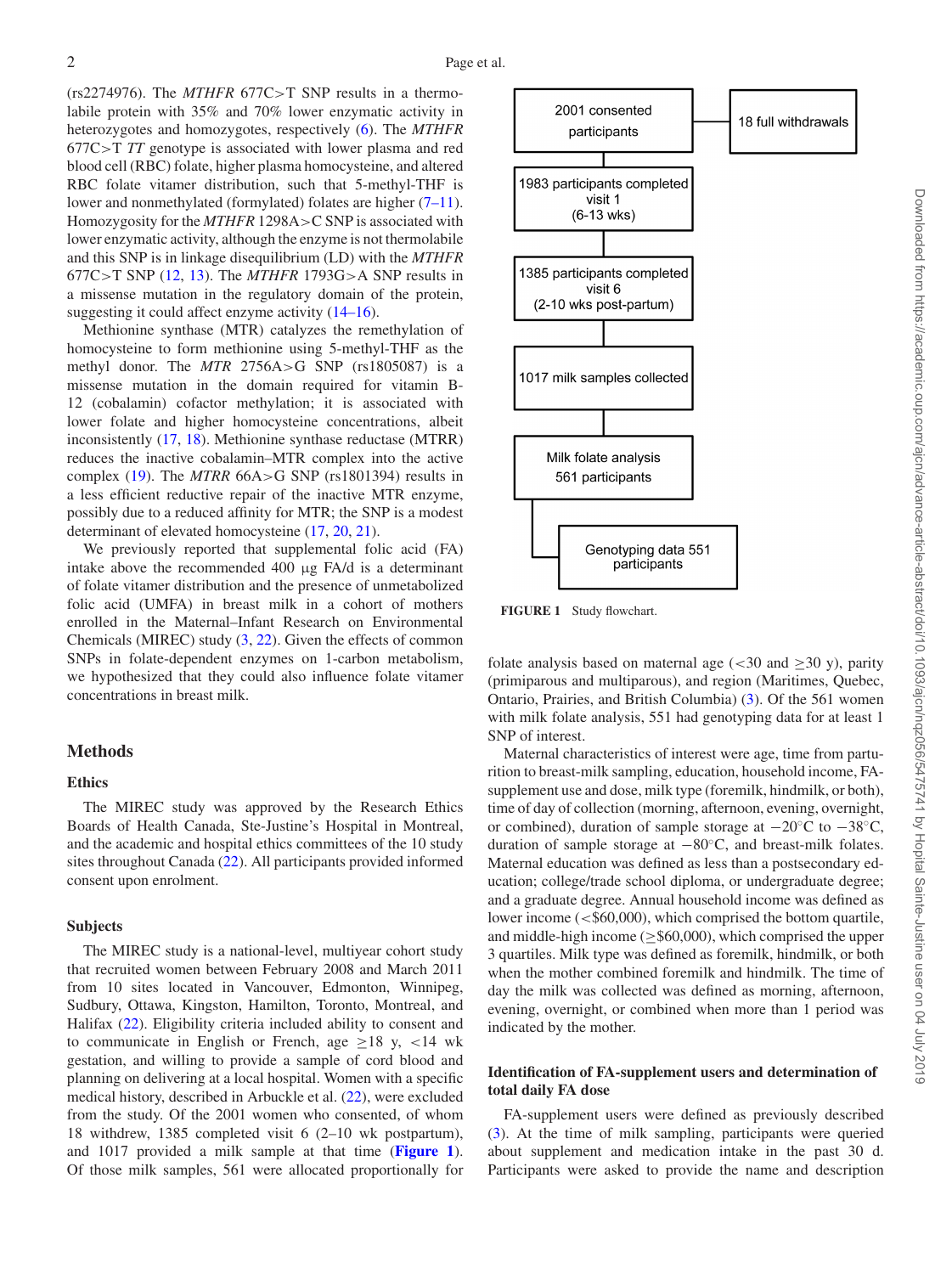of the product, the drug identification number on the bottle (drug identification number or natural product number), the amount taken each time (number of pills, tablets, capsules, teaspoons, etc.), and the frequency. A supplement user was defined as someone who consumed FA in the form of a multior single-vitamin supplement. A total of 78 unique vitamin supplements containing FA were identified by the participants. The FA content and recommended daily intake for each product were obtained from the Health Canada Licensed Natural Health Products Database [\(23\)](#page-7-14). For products that were not present in the database, the FA content and recommended daily intake were identified on the manufacturer's website. If the participant indicated a brand but not the specific product, the mean FA content for all prenatal supplements from that manufacturer was used  $(n = 8$  participants). For vitamin supplements that were not found in the Licensed Natural Health Products Database, or if the manufacturer's website could not be found, the mean FA content for all supplement products identified in the sample was used to estimate the total daily FA intake (786 μg FA;  $n = 8$ ) participants). When the participant did not indicate the frequency or number of pills consumed, the daily intake recommended by the manufacturer was assumed  $(n = 9$  participants). The FA content from all vitamin supplements was summed to calculate total daily FA intake from supplements for each participant.

#### **Milk collection, handling, and storage**

Mothers were asked to collect breast milk between the third and eighth week after delivery. Mothers were advised to follow their normal routine, feeding their infants or pumping milk for their infants first and to collect the last amount of milk for the study. Mothers expressed both left and right breasts, if possible, by hand or sterilized breast pump into provided sterile glass jars. Milk collection was repeated, if necessary, until 200 mL was collected. Milk was stored in a refrigerator during collection for up to 3 d or until 200 mL was achieved, at which point the jar was placed in the freezer. The sample was frozen at the end of the third day, even if the milk had not reached 200 mL. Mothers were asked to record the date; time of day (morning, 0600–1159; afternoon, 1200–1759; evening, 1800–2359; or overnight, 24:00–0559); and whether the milk was foremilk, hindmilk, or both. A research nurse collected the frozen milk sample from the participant's home. Samples were stored in a domestic freezer until shipped frozen on dry ice to the Food Research Division of Health Canada in Ottawa, Ontario.

All sample handling was performed under yellow light. Samples were stored at −38◦C until aliquotting, at which point milk samples were thawed at room temperature in the dark for ∼1 h. Jars were heated to 38◦C with shaking for 30 min and aliquotted into amber glass jars and stored at −80◦C. Aliquots for folate analysis were shipped overnight frozen on dry ice to the Health Canada Quebec Regional Laboratory in Longueuil, Quebec, and stored at −80◦C until folate analysis.

## **Measurement of breast-milk folate via liquid chromatography–tandem mass spectrometry**

Breast-milk folates were measured with the use of liquid chromatography–tandem mass spectrometry, as previously described [\(3\)](#page-7-12). A detailed protocol can be found in the Supplemental Methods of Page et al. [\(3\)](#page-7-12), including limit of detection (LOD)/limit of quantification and method performance data. In brief, folates were extracted from breast milk with an acidic buffer, which was followed by a multistep enzymatic digestion using amylase, protease, and folate deconjugase from rat serum. Proteins were precipitated and the extracts purified via solid-phase extraction. Quantitation was achieved with the use of internal standards and an external standard calibration curve. Given the differences in stability for each folate, matching internal standards were included to correct for losses during sample workup as well as interconversion between folate forms. Samples were analyzed by liquid chromatography–tandem mass spectrometry in positive electrospray mode, and FA, THF, 5-methyl-THF, 5-formyl-THF, and 5,10-methenyl-THF were quantified. The sum of these folates was reported as total folate. FA and 5-methyl-THF are reported separately. Reduced folates represent the sum of THF, 5-formyl-THF, 5,10-methenyl-THF, and 5-methyl-THF. Interconversions of THF, 5-formyl-THF, and 5,10-methenyl-THF preclude them from being reported individually with certainty.

#### **SNP genotyping**

A panel of 33 SNPs related to various MIREC endpoints were selected for genotyping a priori to recruitment of women to the study. Of these, 5 common SNPs in 3 folate-related genes— *MTHFR* 677C>T (rs1801133), *MTHFR* 1298A>C (rs1801131), *MTHFR* 1793G>A (rs2274976), *MTR* 2756A>G (rs1805087), and *MTRR* 66A>G (rs1801394)—were genotyped. DNA was extracted from 200  $\mu$ L whole-blood aliquots in 96-well format using the DNeasy blood and tissue kit (Qiagen) following the manufacturer's protocol. Double-stranded DNA concentration was assessed using the Quant-it PicoGreen assay (Invitrogen). Genotyping was performed using the Sequenom MassARRAY system (Sequenom).

#### **Statistics**

For calculating total breast-milk folate and prevalence of detectable UMFA, undetectable UMFA was treated as 0. For calculating the mean UMFA concentration of a group, UMFA samples less than the LOD  $(<0.9 \text{ nmol/L}; n = 21)$ were assigned a value of one-half the LOD (0.45 nmol/L). Breast-milk folate data were skewed; therefore, data were logtransformed for statistical analysis. Descriptive data are presented as means  $\pm$  SEMs or percentages. A chi-square test was used to determine differences in frequencies. Missing data were excluded from chi-square analyses. Statistical analyses for descriptive data were performed with the use of Sigmaplot 13 (Systat Software).

For the genetic association analysis, the Wald's test for quantitative traits was performed using PLINK [\(24\)](#page-7-15). With Bonferroni correction for multiple testing,  $P$  values  $\leq 0.01$ were considered statistically significant. Because our previous analysis identified a number of significant covariates of breastmilk folate vitamers, we also included them in the analysis presented here. These covariates included maternal age, maternal education, time from parturition, duration of sample storage at −20◦C to −38◦C, duration of sample storage at −80◦C, and total daily FA intake from supplements [\(3\)](#page-7-12). We performed a 1-way ANCOVA with Holm–Sidak pairwise post hoc analysis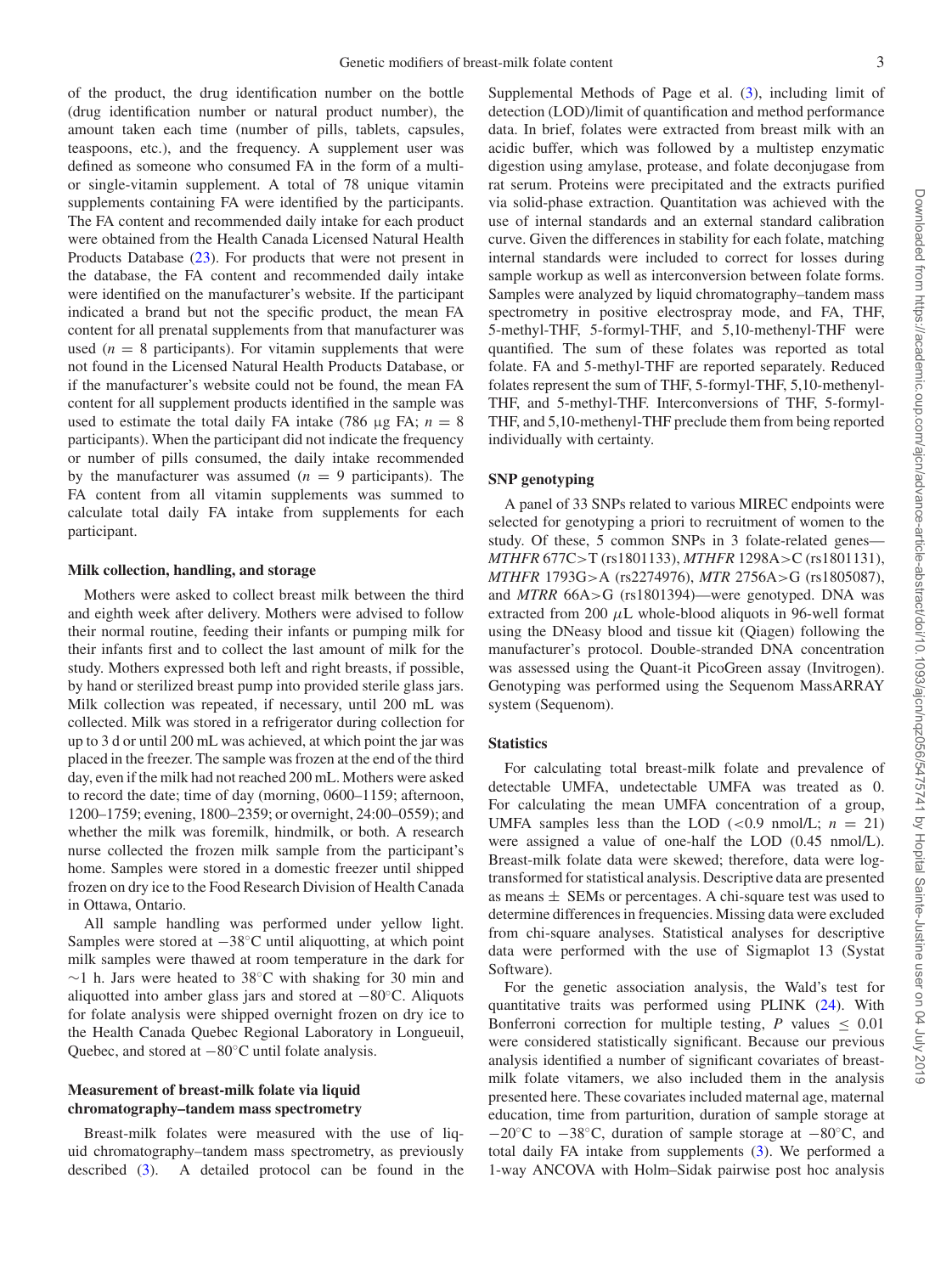<span id="page-3-6"></span>

|  |  |  | <b>TABLE 1</b> Study participant characteristics <sup>1</sup> |
|--|--|--|---------------------------------------------------------------|
|--|--|--|---------------------------------------------------------------|

| Characteristic                                            | Value            |  |  |  |
|-----------------------------------------------------------|------------------|--|--|--|
| $\boldsymbol{n}$                                          | 551              |  |  |  |
| Age, y                                                    | $32.6 \pm 0.2$   |  |  |  |
| Time from parturition to milk sampling, $d^2$             | $33.7 \pm 0.6$   |  |  |  |
| Annual family income, %                                   |                  |  |  |  |
| Lower income $(\leq$ \$60,000)                            | 16.9             |  |  |  |
| Middle-high income $($ > \$60,000)                        | 78.5             |  |  |  |
| Missing                                                   | 4.5              |  |  |  |
| Maternal education, %                                     |                  |  |  |  |
| < Postsecondary                                           | 8.7              |  |  |  |
| College/trade school diploma or undergraduate degree      | 63.9             |  |  |  |
| Graduate degree                                           | 27.2             |  |  |  |
| Missing                                                   | 0.2              |  |  |  |
| Time of collection, %                                     |                  |  |  |  |
| Morning                                                   | 16.0             |  |  |  |
| Afternoon                                                 | 8.0              |  |  |  |
| Evening                                                   | 8.3              |  |  |  |
| Overnight                                                 | 2.2              |  |  |  |
| Combined                                                  | 57.5             |  |  |  |
| Missing                                                   | 8.0              |  |  |  |
| Foremilk or hindmilk, %                                   |                  |  |  |  |
| Foremilk                                                  | 13.1             |  |  |  |
| Hindmilk                                                  | 8.9              |  |  |  |
| Combined                                                  | 68.6             |  |  |  |
| Missing                                                   | 9.4              |  |  |  |
| FA-supplement use, $\%$ <sup>3</sup>                      |                  |  |  |  |
| Nonuser                                                   | 28.3             |  |  |  |
| User                                                      | 71.7             |  |  |  |
| Total daily supplemental FA intake among supplement users | 1000(63, 10,000) |  |  |  |
| $(\mu g)$ , median (range) <sup>3</sup>                   |                  |  |  |  |
| Breast milk folates (nmol/L)                              |                  |  |  |  |
| Total folate <sup>4</sup>                                 | $116.1 \pm 1.9$  |  |  |  |
| Reduced folates <sup>5</sup>                              | $68.9 \pm 1.3$   |  |  |  |
| 5-methyl-THF                                              | $47.5 \pm 1.0$   |  |  |  |
| UMFA <sup>6</sup>                                         | $47.2 \pm 1.6$   |  |  |  |
| Prevalence of detectable UMFA in breast milk, $\%^6$      | 96.2             |  |  |  |

<span id="page-3-0"></span>1Data are presented as mean <sup>±</sup> SE, percentage, or median (range). FA, folic acid; THF, tetrahydrofolate; UMFA, unmetabolized folic acid.

<span id="page-3-2"></span><span id="page-3-1"></span> $\frac{2n}{3}$  = 522.<br><sup>3</sup>Based on self-reported consumption of an FA-containing supplement. Total daily FA from supplements was based on the sum of FA content from all vitamin supplements.

4Total folate is the sum of UMFA, THF, 5-methyl-THF, 5,10-methenyl-THF, and 5-formyl-THF.

5Reduced folates represents the sum of THF, 5-methyl-THF, 5,10-methenyl-THF, and 5-formyl-THF.

 $6$ The limit of detection for UMFA was <0.9 nmol/L.

<span id="page-3-5"></span><span id="page-3-4"></span><span id="page-3-3"></span>adjusting for these variables to assess their impact on significant genotype–folate vitamer associations and those approaching significance  $(P < 0.05)$ . Maternal age was not included in the ANCOVA analyses because it demonstrated a collinear relation with total daily FA intake from supplements. Models were run with all covariates included (model 1) or with only those variables found to be significant for the model for each genotype–folate vitamer to limit overspecification (model 2). In addition to total daily FA intake from supplements, model 2 for each association included duration of sample storage at −20◦C to −38◦C for the *MTHFR* 677C>T × UMFA analysis, time from parturition for the  $MTHFR$  1793G>A  $\times$  5-methyl-THF and  $MTRR$  66A $>$ G  $\times$  reduced folates analyses, and time from

parturition and maternal education for the *MTRR* 66A>G  $\times$  5methyl-THF analysis.

# **Results**

The mean maternal age was 32.6 y (**[Table 1](#page-3-6)**). A majority of the women had income  $> $60,000$  (78.5%) and had completed a college diploma or higher level of education (91.1%). Milk sampling was completed within ∼1 month of delivery, with the majority of samples representing a combination of foremilk and hindmilk and collection times. A majority of women (71.7%) self-identified as FA-supplement users, with a median total daily supplemental FA intake of 1000 μg. The mean total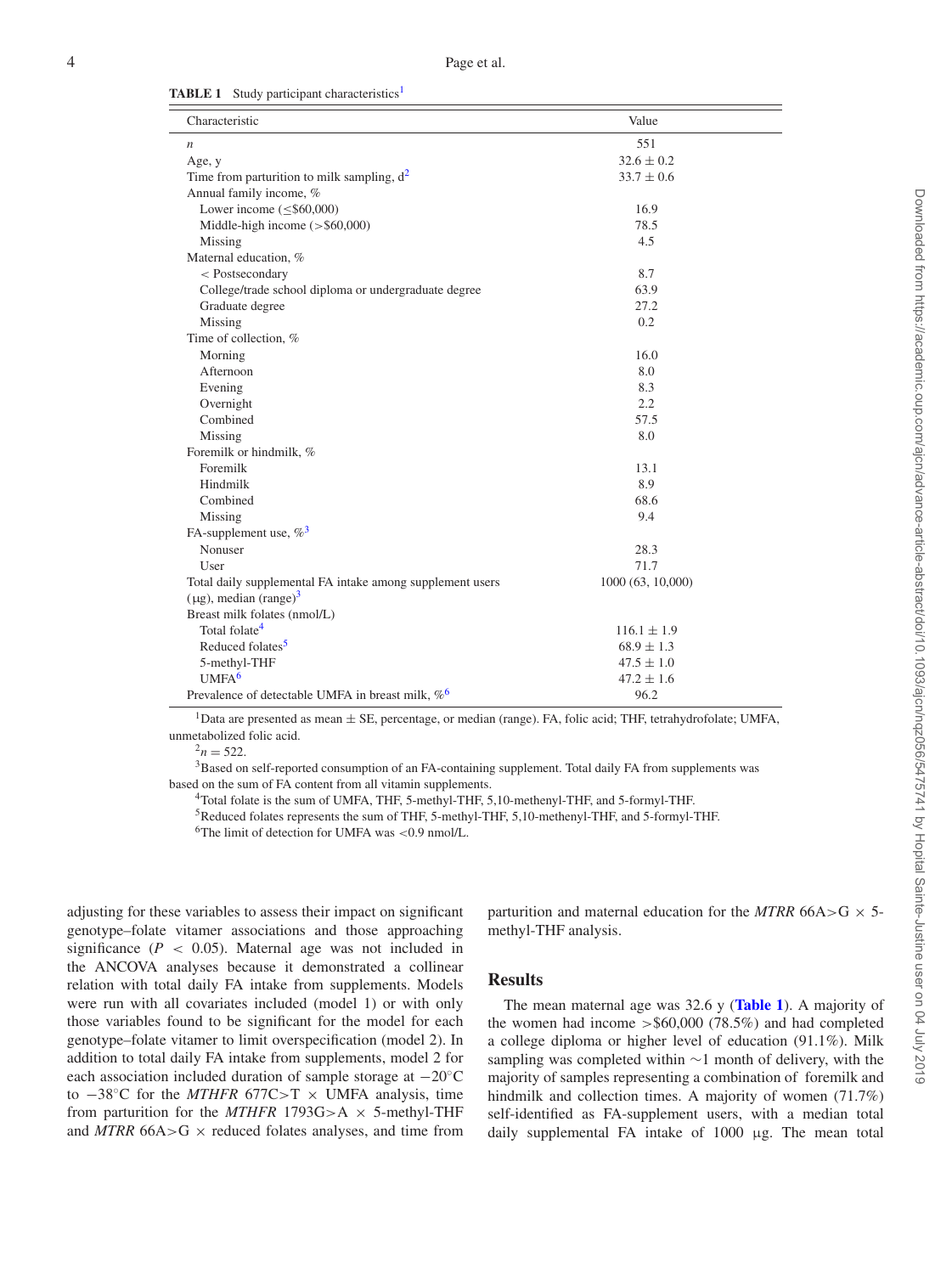<span id="page-4-4"></span>**TABLE 2** Associations between the *MTHFR* 677C>T, *MTHFR* 1793G>A, and *MTRR* 66A>G SNPs and breast-milk folate vitamer concentration[s1](#page-4-0)

| <b>SNP</b>          | Genotype         | $\%$ $(n)$ | Total folate <sup>2</sup><br>(mmol/L) | Reduced folates <sup>3</sup><br>(mmol/L) | 5-methyl-THF<br>(mmol/L) | $UMFA$ (nmol/L) | UMFA prevalence $(\%)^4$ |
|---------------------|------------------|------------|---------------------------------------|------------------------------------------|--------------------------|-----------------|--------------------------|
| $MTHFR$ 677 $C > T$ | C/C              | 42.8 (235) | $115.2 \pm 2.7$                       | $72.7 \pm 2.0$                           | $50.4 \pm 1.5$           | $42.5 \pm 2.3$  | 94.0                     |
|                     | ClT              | 48.1 (264) | $121.1 \pm 2.8$                       | $71.6 \pm 2.1$                           | $49.5 \pm 1.6$           | $49.5 \pm 2.3$  | 97.3                     |
|                     | T T              | 9.1(50)    | $123.5 \pm 6.6$                       | $67.0 \pm 4.1$                           | $45.5 \pm 2.6$           | $56.4 \pm 4.9$  | 100.0                    |
|                     | $R^2$            |            | 0.005                                 | 0.002                                    | 0.002                    | 0.01            |                          |
|                     | P                |            | 0.10                                  | 0.32                                     | 0.24                     | 0.004           | 0.05                     |
| $MTHFR$ 1793G $>$ A | G G              | 90.2 (496) | $116.0 \pm 0.9$                       | $69.4 \pm 0.6$                           | $47.9 \pm 0.5$           | $46.6 \pm 0.7$  | 96.6                     |
|                     | A G              | 9.6(53)    | $124.5 \pm 2.3$                       | $79.7 \pm 1.9$                           | $55.9 \pm 1.4$           | $44.8 \pm 2.3$  | 92.5                     |
|                     | A A              | 0.2(1)     | $117.3 \pm 0.0$                       | $56.1 \pm 0.0$                           | $32.9 \pm 0.0$           | $61.2 \pm 0.0$  | 100                      |
|                     | $R^2$            |            | 0.003                                 | 0.008                                    | 0.008                    | < 0.001         |                          |
|                     | P                |            | 0.19                                  | 0.04                                     | 0.04                     | 0.82            | 0.32                     |
| $MTRR$ 66A>G        | A A              | 23.8(131)  | $112.0 \pm 1.5$                       | $67.2 \pm 1.1$                           | $47.8 \pm 0.9$           | $44.8 \pm 1.3$  | 93.9                     |
|                     | A G              | 49.4 (272) | $117.2 \pm 2.8$                       | $68.7 \pm 2.0$                           | $47.1 \pm 1.5$           | $48.5 \pm 2.3$  | 97.4                     |
|                     | G G              | 26.9(148)  | $120.2 \pm 3.4$                       | $76.2 \pm 2.6$                           | $52.1 \pm 1.8$           | $44.0 \pm 2.9$  | 95.9                     |
|                     | $R^2$            |            | 0.004                                 | 0.01                                     | 0.005                    | < 0.001         |                          |
|                     | $\boldsymbol{P}$ |            | 0.12                                  | 0.02                                     | 0.12                     | 0.81            | 0.22                     |

<span id="page-4-0"></span>1Genotyping data were available for 549 (*MTHFR* 677C>T), 550 (*MTHFR* 1793G>A), and 551 (*MTRR* 66A>G) individuals. Data are presented as mean  $\pm$  SE or percentage. Associations were assessed using the Wald's test using PLINK. Associations were considered significant if  $P \le 0.01$  based on Bonferroni correction for multiple testing. THF, tetrahydrofolate; UMFA, unmetabolized folic acid.

<span id="page-4-1"></span>2Total folate represents the sum of folic acid, THF, 5-methyl-THF, 5,10-methenyl-THF, and 5-formyl-THF.

3Reduced folates represents the sum of THF, 5-methyl-THF, 5,10-methenyl-THF, and 5-formyl-THF.

<span id="page-4-3"></span><span id="page-4-2"></span><sup>4</sup>The limit of detection for UMFA was <0.9 nmol/L. Differences in frequencies were assessed by chi-square test and considered significant if  $P \le 0.01$ based on Bonferroni correction for multiple testing.

folate, reduced folates, 5-methyl-THF, and UMFA in breast milk were  $116.1 \pm 1.9$ ,  $68.9 \pm 1.3$ ,  $47.5 \pm 1.0$ , and  $47.2 \pm 1.6$ nmol/L, respectively. UMFA was detectable in the breast milk of 96.2% of participants. The genotype frequencies among the women included in the milk folate analysis did not differ from those observed in the full MIREC cohort (**Supplemental Table 1**) and were similar to those observed in a previously reported nationally representative sample of the Canadian population [\(8\)](#page-7-16).

#### **Associations between breast-milk folate vitamers and** *MTHFR* **SNPs**

The prevalence of the *MTHFR* 677C>T genotypes *CC*, *CT*, and *TT* was 42.8%, 48.1%, and 9.1%, respectively (**[Table 2](#page-4-4)**). The *MTHFR* 677C>T SNP was not associated with breast-milk total folate, reduced folates, or 5-methyl-THF. However, the T allele was associated with higher breast-milk UMFA concentrations, although its contribution to total variance was small  $(R^2 = 0.01,$ unadjusted  $P = 0.004$ ) [\(Table 2,](#page-4-4) **[Figure 2](#page-5-0)**A). The association remained after adjustment for other covariates (model 1: adjusted  $R^2 = 0.10$ , adjusted *P* = 0.013; model 2: adjusted  $R^2 = 0.10$ , adjusted  $P = 0.006$ ). Proportional to total folate, UMFA was higher among  $TT$  individuals than  $CC$  individuals ( $P = 0.009$ ; **Supplemental Figure 1**). The prevalence of detectable UMFA in breast milk tended to be higher with each additional T allele, increasing from 94% to 97.3% and 100% of participants, respectively  $(P = 0.05)$ .

The prevalence of the *MTHFR* 1298A>C genotypes *AA*, *AC*, and *CC* was 45.4%, 45.9%, and 8.7%, respectively (**Supplemental Table 2**). The *MTHFR* 1298A>C SNP was not associated with total folate, reduced folates, 5-methyl-THF, or UMFA. Furthermore, the prevalence of detectable UMFA did not differ among the genotypes.

Because the *MTHFR* 677C>T and 1298A>C SNPs were in LD, we assessed the association of the 677C>T/1298A>C haplotype with breast-milk folate concentrations (**Supplemental Table 3**). No significant associations were observed between the haplotypes and breast-milk total folate, reduced folates, or 5-methyl-THF. The *MTHFR* 677C>T/1298A>C TT/AA haplotype was significantly associated with higher UMFA  $(P = 0.01)$ .

The prevalence of the *MTHFR* 1793G>A genotypes *GG*, *GA*, and *AA* was 90.2%, 9.6%, and 0.2%, respectively (Table 2). Because our sample included only 1 participant who was homozygous for the A allele, she was not included in the statistical analysis. The *MTHFR* 1793G>A SNP was not associated with breast-milk total folate, UMFA, or the prevalence of detectable UMFA. However, the A allele tended to be associated with higher concentrations of reduced folates ( $R^2 = 0.008$ ,  $P = 0.04$ ) and 5-methyl-THF  $(R^2 = 0.008, P = 0.04)$  [\(Table 2,](#page-4-4) Figure [2B and C\). The difference in reduced folates—representing the](#page-5-0) combination of THF, 5-methyl-THF, 5,10-methenyl-THF, and 5-formyl-THF—was driven primarily by a change in 5-methyl-THF. Adjustment for FA-supplement intake and time from parturition (model 2: adjusted  $R^2 = 0.11$ , adjusted  $P = 0.03$ ) or all covariates (model 1: adjusted  $R^2 = 0.12$ , adjusted  $P = 0.06$ ) did not strengthen the association between the A allele and 5-methyl-THF.

## **Associations between breast-milk folate vitamers and** *MTR* **2756A***>***G**

The prevalence of the *MTR* 2756A>G genotypes *AA*, *AG*, and *GG* was 62.8%, 33.6%, and 3.6%, respectively (Supplemental Table 2). The *MTR* 2756A>G SNP was not associated with breast-milk total folate, reduced folates, 5-methyl-THF, UMFA, or the prevalence of detectable UMFA.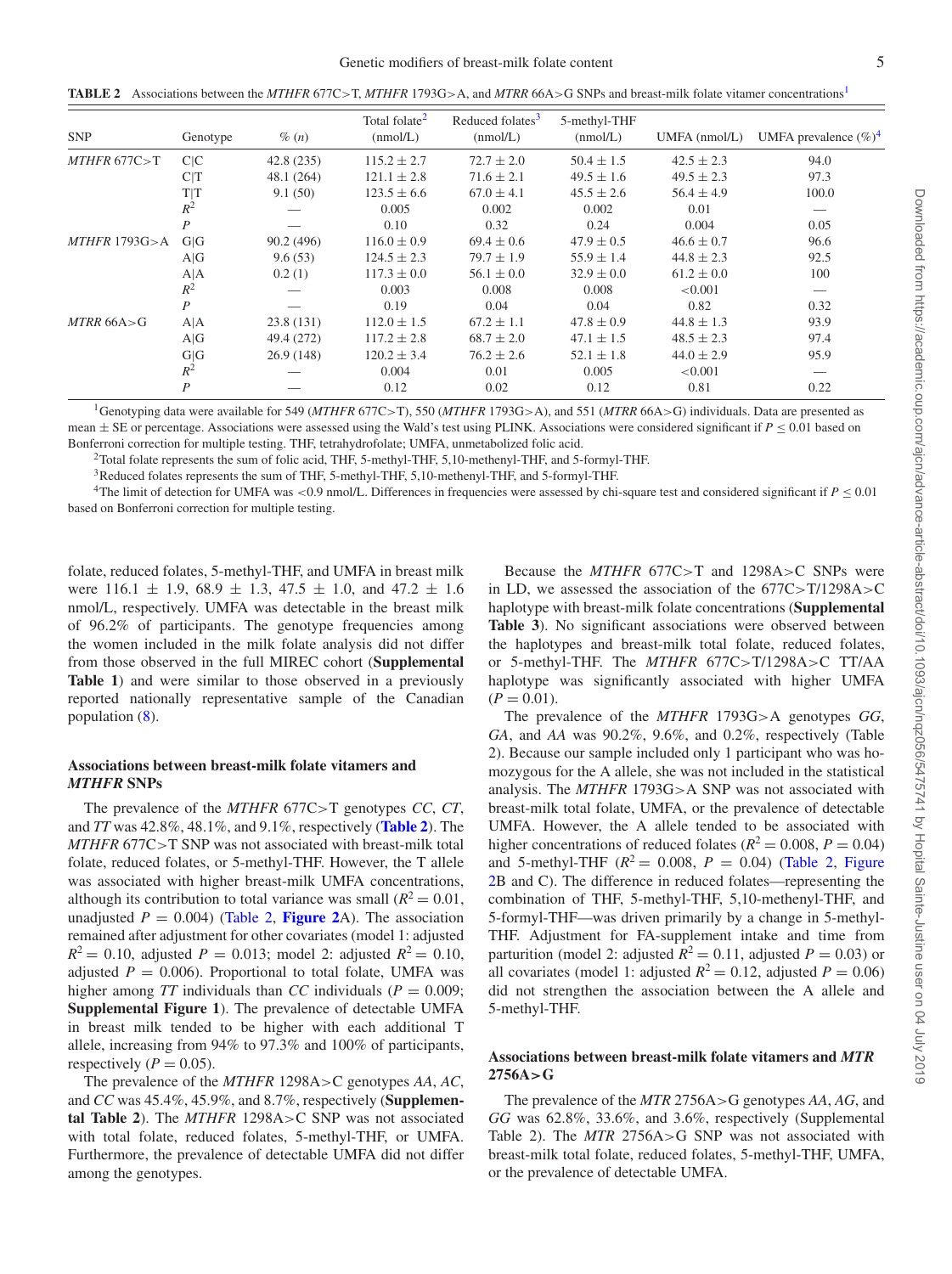<span id="page-5-0"></span>

**FIGURE 2** Associations between breast-milk folate vitamers and various folate-related SNPs. (A) Association between the *MTHFR* 677C>T SNP and breast-milk UMFA (*P* = 0.004). (B and C) Association between the *MTHFR* 1793G>A SNP and breast milk reduced folates (*P* = 0.04) and 5-methyl-THF  $(P = 0.04)$ . (D) Association between the *MTRR* 66A>G SNP and breast milk reduced folates ( $P = 0.02$ ). Reduced folates represent the sum of THF, 5-methyl-THF, 5,10-methenyl-THF, and 5-formyl-THF. Associations were assessed using the Wald's test using PLINK. Associations were considered significant if  $P \le 0.01$  based on Bonferroni correction for multiple testing. The LOD for UMFA was <0.9 nmol/L; values that fell below the LOD were assigned a value of one-half the LOD for analysis. LOD, limit of detection; SNP, single nucleotide polymorphism; THF, tetrahydrofolate; UMFA, unmetabolized folic acid.

## **Associations between breast-milk folate vitamers and** *MTRR* **66A***>***G**

The prevalence of the *MTRR* 66A>G genotypes *AA*, *AG*, and *GG* was 23.8%, 49.4%, and 26.9%, respectively (Table 2). Although the G allele is generally considered the minor allele, it was more prevalent in our study population than the A allele. The *MTRR* 66A>G SNP was not associated with breast-milk total folate, 5-methyl-THF, UMFA, or the prevalence of detectable UMFA. The *MTRR* 66A>G SNP tended to be associated with breast-milk reduced folate concentrations ( $R^2 = 0.01$ ,  $P = 0.02$ ) (Table 2; [Figure 2D](#page-5-0)). Adjustment for other covariates did not strengthen the association (model 1: adjusted  $R^2 = 0.09$ , adjusted  $P = 0.02$ ; model 2: adjusted  $R^2 = 0.09$ , adjusted  $P = 0.03$ .

# **Discussion**

The total folate content of breast milk is tightly regulated and is generally insensitive to dietary folate intake, although it can be lower in cases of chronic deficiency and modestly higher when  $>400$  μg of supplemental FA is consumed  $(3, 25-28)$  $(3, 25-28)$ . Total folate represents a mix of folate vitamers, not all of which are

equally bioavailable to the infant. We previously demonstrated that supplemental FA intake above the recommended 400 μg/d was associated with a shift in the proportion of breast-milk folate vitamers away from reduced folates and toward UMFA [\(3\)](#page-7-12). Here, we show that the common *MTHFR* 677C>T SNP is also associated with breast-milk UMFA.

The *MTHFR* 677C>T SNP is associated with lower folate status and altered folate vitamer distribution in RBCs such that *TT* homozygotes have lower 5-methyl-THF and higher nonmethylated (formylated) folates in their RBCs [\(7,](#page-7-3) [9,](#page-7-18) [10\)](#page-7-19). The accumulation of the less stable formylated folates in *TT* homozygotes has been proposed to explain their lower overall cellular folate [\(29,](#page-7-20) [30\)](#page-7-21). One could speculate that a consequence of lower 5-methyl-THF in *TT* homozygotes might be higher UMFA as a proportion of total folate both in cells and in circulation, which could make it more available for uptake into breast milk. However, the associations between the *MTHFR* 677C>T SNP and UMFA concentration or as a proportion of total folate in serum/plasma are not well understood. One study reported that the prevalence of detectable plasma UMFA tended to be higher in pregnant women with the *TT* genotype treated with 400 μg/d of supplemental FA for 22 wk in midgestation compared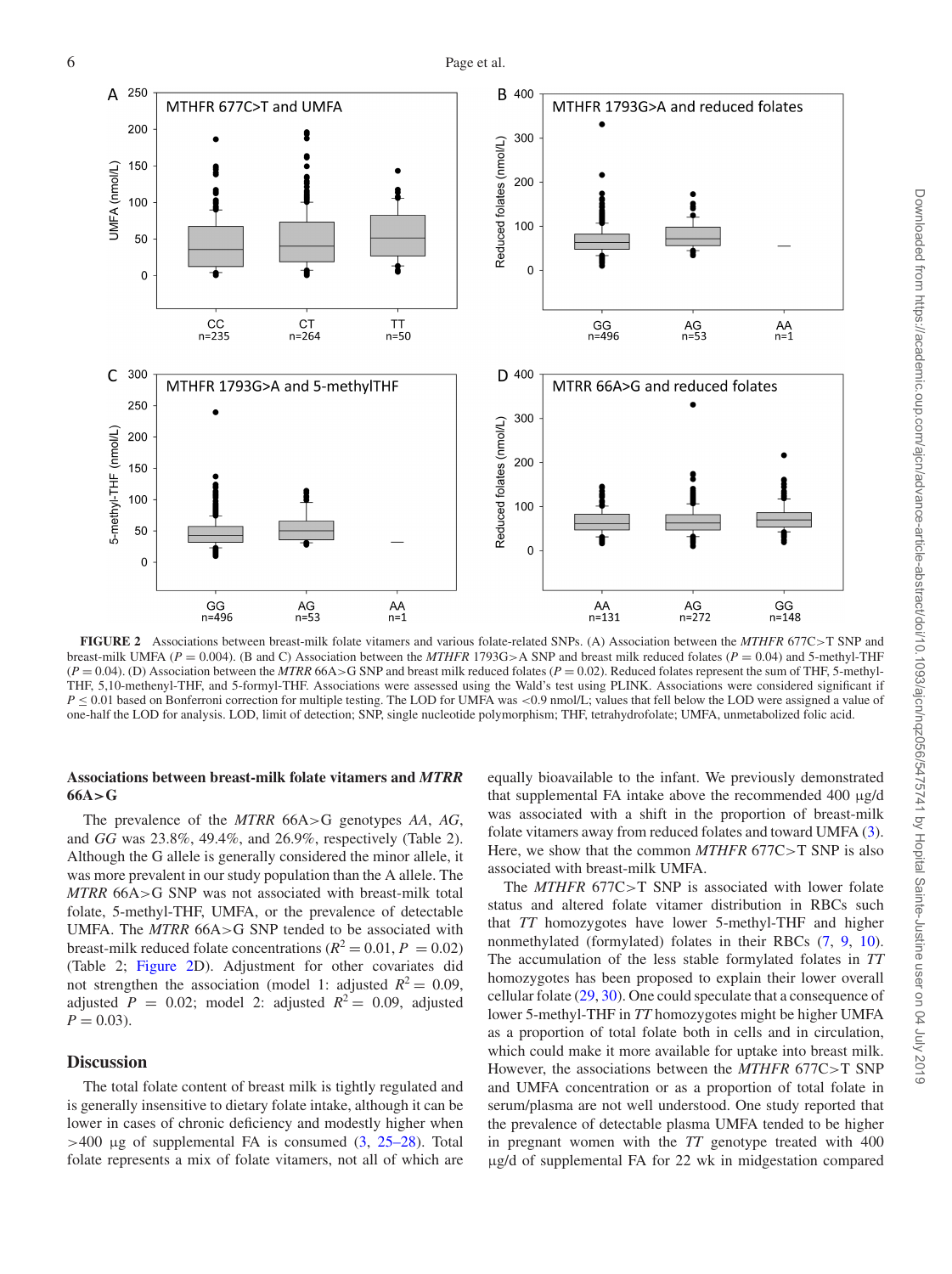with women with the *CT* and *CC* genotypes ( $P = 0.08$ ) [\(31\)](#page-7-22). However, others reported no significant association [\(32\)](#page-7-23). Our data suggest that the *MTHFR* 677C>T SNP is associated with an altered distribution of folate vitamers in breast milk in the absence of a significant overall change in total folate; UMFA represented a significantly higher proportion of total folate with a concomitant lower, albeit nonsignificant, proportion of reduced folates (Supplemental Figure 1). It remains to be determined whether this is due to altered distribution of folate vitamers in circulation and their differential uptake into the milk or to altered metabolism in the mammary gland. Either way, the association of the *MTHFR* 677C>T SNP with circulating and breast-milk UMFA warrants closer examination, as does their potential interaction with FA intake from diet and supplements because FA intake is associated with higher circulating UMFA [\(33,](#page-7-24) [34\)](#page-7-25).

None of the associations among the other folate-related SNPs and folate vitamers were significant based on a Bonferroni correction threshold of  $P \le 0.01$ , including the *MTHFR* 1298A>C SNP. However, because this SNP is in LD with the *MTHFR* 677C>T SNP, we examined them together as a haplotype. Only the *MTHFR* 677C>T/1298A>C *TT*/*AA* haplotype was associated with a folate vitamer, namely UMFA. We suggest that this association was driven by its LD with the *MTHFR* 677C>T SNP, as demonstrated in a genome-wide association study in which the association between the *MTHFR* 1298A>C and RBC folate was eliminated when the analysis adjusted for the *MTHFR* 677C>T SNP [\(13\)](#page-7-5).

Our study has strengths and limitations. A strength was the large sample of women  $(n = 551)$  who were genetically comparable to a nationally representative sample of Canadians [\(8\)](#page-7-16), albeit based on a limited suite of SNPs. However, the participants of the MIREC study were not necessarily representative of the Canadian population with respect to other important variables. For example, they were older with higher socioeconomic status and more likely to consume FA supplements compared with women giving birth in the general Canadian population [\(35,](#page-7-26) [36\)](#page-7-27). Given that Canadian women are more likely to breastfeed if they are older, have higher education, and have higher income [\(35\)](#page-7-26), it is not unexpected that a breast-milk study would select for those women. However, other than FA consumption, these characteristics would not necessarily be expected to influence the association between genetic polymorphisms and folate vitamers in breast milk. Indeed, we found that the *MTHFR* 677C>T SNP association with UMFA remained significant even after adjustment for supplemental FA intake and other variables.

The use of a quantitative liquid chromatography–tandem mass spectrometry method was critical for measuring the breast-milk folate vitamers, and it allowed us to examine SNP associations. A total folate method, such as the microbiological method, would not have been useful for identifying the differences among the folate vitamers, which potentially influence folate bioavailability and exposure in breastfed infants. A limitation is that we did not measure the 5-methyl-THF oxidation product  $4\alpha$ -hydroxy-5methyl-THF, which was shown to represent ∼5% of total serum folate [\(2\)](#page-7-1). It is unknown whether  $4\alpha$ -hydroxy-5-methyl-THF is naturally present in breast milk or how breast-milk handling and preparation might contribute to its formation. However, our method separated 4α-hydroxy-5-methyl-THF chromatographically from the other folate analytes, so it would not have contributed to our reported total folate values. We also did not measure milk folate binding protein concentration or maternal folate status, which could improve the interpretation of the data.

Although the MIREC study is a prospective cohort, the milk sampling was cross-sectional taken at ∼30 d postpartum. It would be of interest to assess whether these genetic associations exist throughout lactation given the changes in breast-milk folate content over time and how they might interact with dietary and supplemental FA intake across time. Milk folate content can also change by milk type (foremilk and hindmilk) and time of day of collection; however, we did not observe an association between milk folate content and these factors. This is likely due to the majority of our samples being a combination of milk types collected across multiple times of day. Despite this limitation, we believe our findings remain important because these samples would likely represent an infant's overall breastmilk folate exposure.

We did not include dietary folate intake in our analysis, and folate status was not assessed in the mothers. We previously showed that the frequency of intake of FA-fortified foods (e.g., white breads and ready-to-eat cereal) did not differ between supplement nonusers and users in this cohort  $(3)$ . Similar to other reports, we found no association between dietary folate intake and breast-milk folate content, even when the analysis was restricted to supplement nonusers [\(3\)](#page-7-12). FA-supplement use is the main determinant of folate status and nearly doubles total folate intake in lactating women [\(37,](#page-8-0) [38\)](#page-8-1), suggesting that it—and not diet—is the more important determinant of breast-milk folate vitamers.

In conclusion, we found that total breast-milk folate content was not associated with any of the folate-related SNPs examined in this study. This is noteworthy given that maternal serum and cord blood serum folate [\(39\)](#page-8-2) are associated with the *MTHFR* 677C>T SNP, such that *TT* homozygotes have lower status, indicating that breast-milk total folate concentration is regulated independently of genotype. In addition, we showed that the *MTHFR* 677C>T SNP is associated with breast-milk UMFA, albeit with a small effect size. It is important to understand the determinants of breast-milk folate, genetic or otherwise, as well as their possible interactions because changes in the distribution of folate vitamers could possibly impact the bioavailability of breast-milk folate given the higher affinity of the folate binding protein for FA relative to 5-methyl-THF; this could impact folate absorption in the infant gastrointestinal tract [\(40,](#page-8-3) [41\)](#page-8-4). However, we caution against overinterpretation of the data because the breast-milk UMFA concentration was approximately one-third that of FA in infant formula—a concentration that is deemed safe.

We thank the MIREC Study Group and participants for their contribution to our study.

The authors' responsibilities were as follows—AJM: designed and supervised the study, finalized the manuscript, and had primary responsibility for the final content; RP: performed the data analysis and drafted the manuscript; AW: oversaw the statistical analysis and interpretation; TEA: Health Canada lead for the MIREC study and contributed to study design; and all authors: read and approved the final manuscript. All authors declare no conflict of interest related to this study.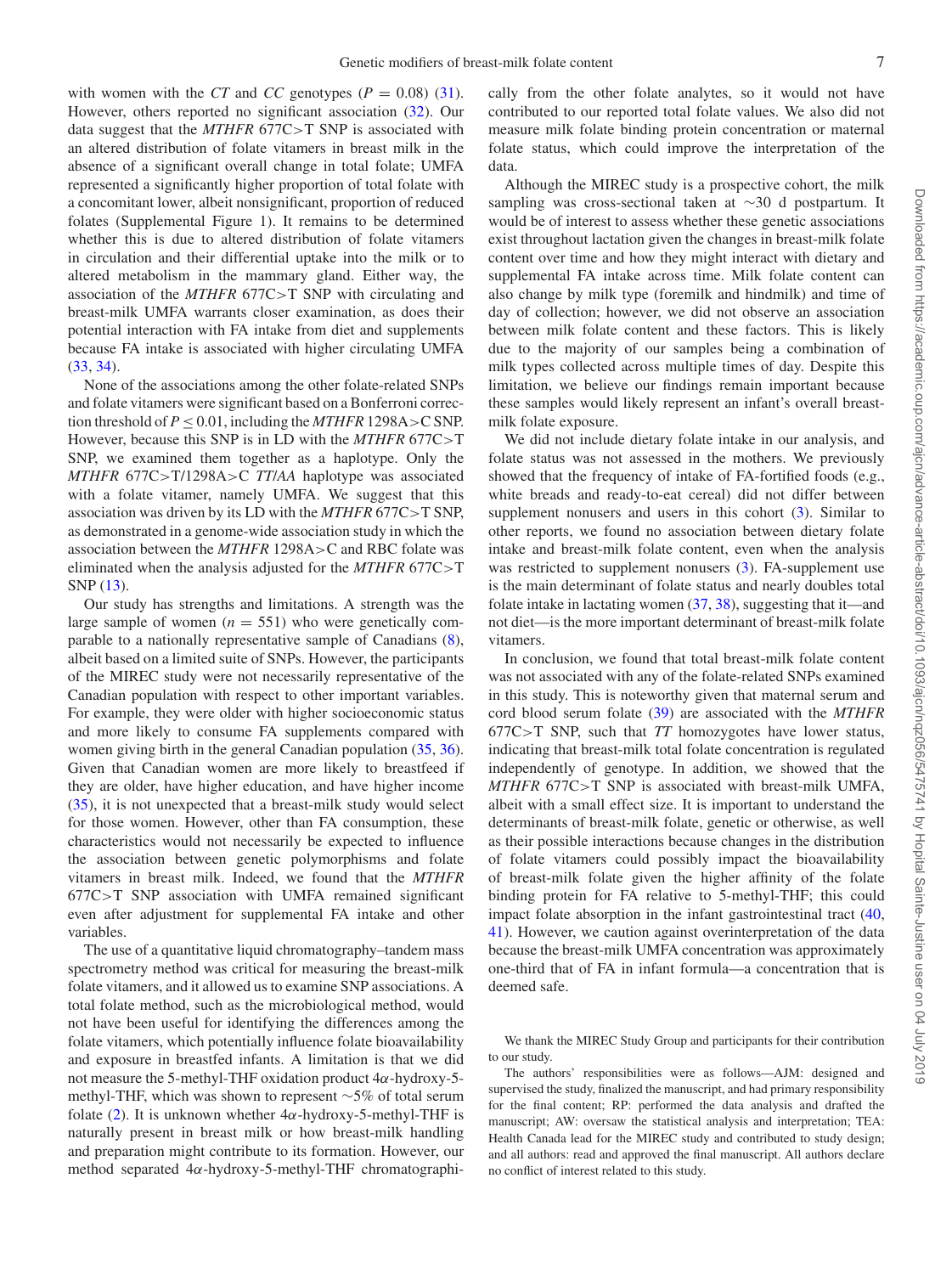# **References**

- <span id="page-7-0"></span>1. Bravi F, Wiens F, Decarli A, Dal Pont A, Agostoni C, Ferraroni M. Impact of maternal nutrition on breast-milk composition: a systematic review. Am J Clin Nutr 2016;104:646–62.
- <span id="page-7-1"></span>2. Pfeiffer CM, Sternberg MR, Fazili Z, Lacher DA, Zhang M, Johnson CL, Hamner HC, Bailey RL, Rader JI, Yamini S, et al. Folate status and concentrations of serum folate forms in the US population: National Health and Nutrition Examination Survey 2011–2. Br J Nutr 2015;113:1965–77.
- <span id="page-7-12"></span>3. Page R, Robichaud A, Arbuckle TE, Fraser WD, MacFarlane AJ. Total folate and unmetabolized folic acid in the breast milk of a cross-section of Canadian women. Am J Clin Nutr 2017;105:1101–9.
- 4. O'Connor DL, Tamura T, Picciano MF. Pteroylpolyglutamates in human milk. Am J Clin Nutr 1991;53:930–4.
- 5. Selhub J. Determination of tissue folate composition by affinity chromatography followed by high-pressure ion pair liquid chromatography. Anal Biochem 1989;182:84–93.
- <span id="page-7-2"></span>6. Frosst P, Blom HJ, Milos R, Goyette P, Sheppard CA, Matthews RG, Boers GJ, den Heijer M, Kluijtmans LA, van den Heuvel LP, et al. A candidate genetic risk factor for vascular disease: a common mutation in methylenetetrahydrofolate reductase. Nat Genet 1995;10: 111–3.
- <span id="page-7-3"></span>7. Tsang BL, Devine OJ, Cordero AM, Marchetta CM, Mulinare J, Mersereau P, Guo J, Qi YP, Berry RJ, Rosenthal J, et al. Assessing the association between the methylenetetrahydrofolate reductase (MTHFR) 677C>T polymorphism and blood folate concentrations: a systematic review and meta-analysis of trials and observational studies. Am J Clin Nutr 2015;101:1286–94.
- <span id="page-7-16"></span>Zinck JW, de Groh M, MacFarlane AJ. Genetic modifiers of folate, vitamin B-12, and homocysteine status in a cross-sectional study of the Canadian population. Am J Clin Nutr 2015;101:1295–304.
- <span id="page-7-18"></span>9. Bagley PJ, Selhub J. A common mutation in the methylenetetrahydrofolate reductase gene is associated with an accumulation of formylated tetrahydrofolates in red blood cells. Proc Natl Acad Sci USA 1998;95:13217–20.
- <span id="page-7-19"></span>10. Fazili Z, Pfeiffer CM. Measurement of folates in serum and conventionally prepared whole blood lysates: application of an automated 96-well plate isotope-dilution tandem mass spectrometry method. Clin Chem 2004;50:2378–81.
- 11. Friedman G, Goldschmidt N, Friedlander Y, Ben-Yehuda A, Selhub J, Babaey S, Mendel M, Kidron M, Bar-On H. A common mutation A1298C in human methylenetetrahydrofolate reductase gene: association with plasma total homocysteine and folate concentrations. J Nutr 1999;129:1656–61.
- <span id="page-7-4"></span>12. Weisberg I, Tran P, Christensen B, Sibani S, Rozen R. A second genetic polymorphism in methylenetetrahydrofolate reductase (MTHFR) associated with decreased enzyme activity. Mol Genet Metab 1998;64:169–72.
- <span id="page-7-5"></span>13. Shane B, Pangilinan F, Mills JL, Fan R, Gong T, Cropp CD, Kim Y, Ueland PM, Bailey-Wilson JE, Wilson AF, et al. The 677C→T variant of MTHFR is the major genetic modifier of biomarkers of folate status in a young, healthy Irish population. Am J Clin Nutr 2018;108:1334–41.
- <span id="page-7-6"></span>14. Leclerc D, Sibani S, Rozen R. Molecular Biology of Methylenetetrahydrofolate Reductase (MTHFR) and Overview of Mutations/Polymorphisms. Austin, TX: Landes Bioscience; 2000– 2013.
- 15. Rady PL, Szucs S, Grady J, Hudnall SD, Kellner LH, Nitowsky H, Tyring SK, Matalon RK. Genetic polymorphisms of methylenetetrahydrofolate reductase (MTHFR) and methionine synthase reductase (MTRR) in ethnic populations in Texas; a report of a novel MTHFR polymorphic site, g1793a. Am J Med Genet 2002;107:162–8.
- 16. Zhou BS, Bu GY, Li M, Chang BG, Zhou YP. Tagging SNPs in the MTHFR gene and risk of ischemic stroke in a Chinese population. Int J Mol Sci 2014;15:8931–40.
- <span id="page-7-7"></span>17. Steluti J, Carvalho AM, Carioca AAF, Miranda A, Gattas GJF, Fisberg RM, Marchioni DM. Genetic variants involved in onecarbon metabolism: polymorphism frequencies and differences in homocysteine concentrations in the folic acid fortification era. Nutrients 2017;9(6):539.
- <span id="page-7-8"></span>18. Li WX, Cheng F, Zhang AJ, Dai SX, Li GH, Lv WW, Zhou T, Zhang Q, Zhang H, Zhang T, et al. Folate deficiency and gene polymorphisms of MTHFR, MTR and MTRR elevate the hyperhomocysteinemia risk. Clin Lab 2017;63:523–33.
- <span id="page-7-9"></span>19. Olteanu H, Banerjee R. Human methionine synthase reductase, a soluble P-450 reductase-like dual flavoprotein, is sufficient for NADPH-dependent methionine synthase activation. J Biol Chem 2001;276:35558–63.
- <span id="page-7-10"></span>20. Gaughan DJ, Kluijtmans LA, Barbaux S, McMaster D, Young IS, Yarnell JW, Evans A, Whitehead AS. The methionine synthase reductase (MTRR) A66G polymorphism is a novel genetic determinant of plasma homocysteine concentrations. Atherosclerosis 2001;157:451–6.
- <span id="page-7-11"></span>21. Olteanu H, Munson T, Banerjee R. Differences in the efficiency of reductive activation of methionine synthase and exogenous electron acceptors between the common polymorphic variants of human methionine synthase reductase. Biochemistry 2002;41: 13378–85.
- <span id="page-7-13"></span>22. Arbuckle TE, Fraser WD, Fisher M, Davis K, Liang CL, Lupien N, Bastien S, Velez MP, von Dadelszen P, Hemmings DG, et al. Cohort profile: The Maternal–Infant Research on Environmental Chemicals research platform. Paediatr Perinat Epidemiol 2013;27: 415–25.
- <span id="page-7-14"></span>23. Health Canada. Licensed Natural Health Products Database [Internet] [cited 29 September, 2015]. Available from: https:// www.canada.ca/en/health-canada/services/drugs-health-products/ natural-non-prescription/applications-submissions/product-licensing/ licensed-natural-health-products-database.html.
- <span id="page-7-15"></span>24. Purcell S, Neale B, Todd-Brown K, Thomas L, Ferreira MA, Bender D, Maller J, Sklar P, de Bakker PI, Daly MJ, et al. Plink: a tool set for whole-genome association and population-based linkage analyses. Am J Hum Genet 2007;81:559–75.
- <span id="page-7-17"></span>25. Mackey AD, Picciano MF. Maternal folate status during extended lactation and the effect of supplemental folic acid. Am J Clin Nutr 1999;69:285–92.
- 26. Tamura T, Yoshimura Y, Arakawa T. Human milk folate and folate status in lactating mothers and their infants. Am J Clin Nutr 1980;33:193–7.
- 27. Bruinse HW, van der Berg H, Haspels AA. Maternal serum folacin levels during and after normal pregnancy. Eur J Obstet Gynecol Reprod Biol 1985;20:153–8.
- 28. Smith AM, Picciano MF, Deering RH. Folate supplementation during lactation: maternal folate status, human milk folate content, and their relationship to infant folate status. J Pediatr Gastroenterol Nutr 1983;2:622–8.
- <span id="page-7-20"></span>29. Misselbeck K, Marchetti L, Field MS, Scotti M, Priami C, Stover PJ. A hybrid stochastic model of folate-mediated one-carbon metabolism: effect of the common C677T MTHFR variant on de novo thymidylate biosynthesis. Sci Rep 2017;7:797.
- <span id="page-7-21"></span>30. Stover PJ, MacFarlane AJ, Field MS. Bringing clarity to the role of MTHFR variants in neural tube defect prevention. Am J Clin Nutr 2015;101:1111–2.
- <span id="page-7-22"></span>31. Pentieva K, Selhub J, Paul L, Molloy AM, McNulty B, Ward M, Marshall B, Dornan J, Reilly R, Parle-McDermott A, et al. Evidence from a randomized trial that exposure to supplemental folic acid at recommended levels during pregnancy does not lead to increased unmetabolized folic acid concentrations in maternal or cord blood. J Nutr 2016;146:494–500.
- <span id="page-7-23"></span>32. Obeid R, Kasoha M, Kirsch SH, Munz W, Herrmann W. Concentrations of unmetabolized folic acid and primary folate forms in pregnant women at delivery and in umbilical cord blood. Am J Clin Nutr 2010;92:1416–22.
- <span id="page-7-24"></span>33. Pfeiffer CM, Sternberg MR, Fazili Z, Yetley EA, Lacher DA, Bailey RL, Johnson CL. Unmetabolized folic acid is detected in nearly all serum samples from US children, adolescents, and adults. J Nutr 2015;145:520–31.
- <span id="page-7-25"></span>34. Stamm RA, March KM, Karakochuk CD, Gray AR, Brown RC, Green TJ, Houghton LA. Lactating Canadian women consuming 1000 μg folic acid daily have high circulating serum folic acid above a threshold concentration of serum total folate. J Nutr 2018;148: 1103–8.
- <span id="page-7-26"></span>35. Public Health Agency of Canada. What mothers say: The Canadian Maternity Experiences Survey. Ottawa, Canada: Public Health Agency of Canada; 2009.
- <span id="page-7-27"></span>36. Miller EC, Liu N, Wen SW, Walker M. Why do Canadian women fail to achieve optimal pre-conceptional folic acid supplementation? An observational study. J Obstet Gynaecol Can 2011;33: 1116–23.